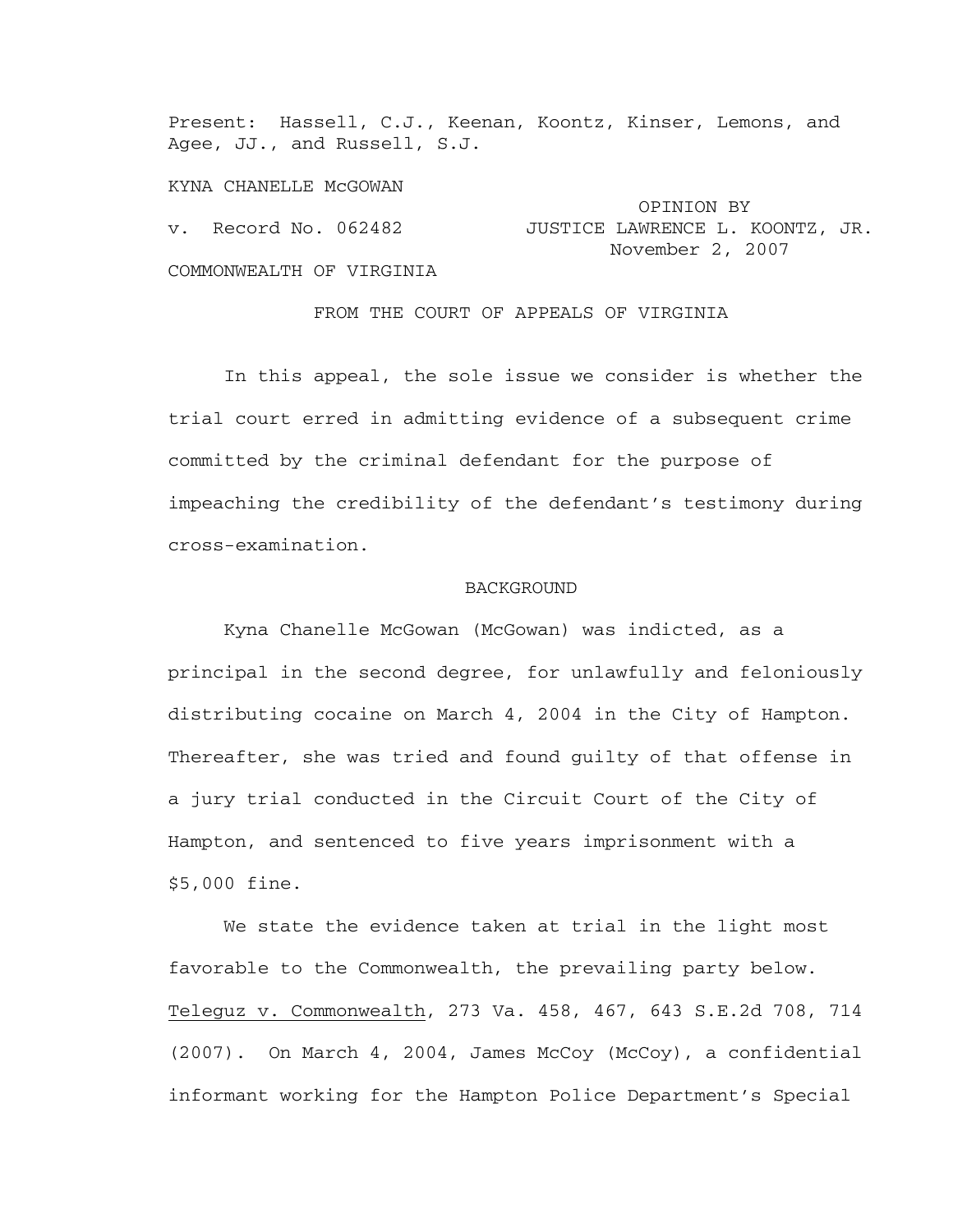Investigations Unit, conducted a controlled buy of crack cocaine as part of a local drug interdiction program. After driving to a particular shopping center known to be in a "high-drug area," McCoy was approached by Saroyal Booker (Booker), who asked McCoy whether "he was looking." McCoy responded that he wanted a "20 rock." Booker then instructed McCoy to follow her because her "girl [was] across the street at McDonald's."

Upon arriving at the McDonald's parking lot, McCoy watched as Booker approached and spoke with McGowan. McCoy continued his observation as McGowan reached under her shirt and handed something to Booker. Booker then returned to McCoy and handed him two rocks of crack cocaine in exchange for twenty dollars. Booker then walked over to McGowan, and again, a transaction occurred.

On July 13, 2004, McGowan was arrested pursuant to the indictment charging her for distribution of cocaine on March 4, 2004. At that time, Hampton Police Detective Christine Saunders conducted a search incident to arrest, during which McGowan "turned her back, reached down into her bra and handed [the Detective] two items . . . wrapped in small pieces of plastic." Detective Saunders believed these items to be crack cocaine.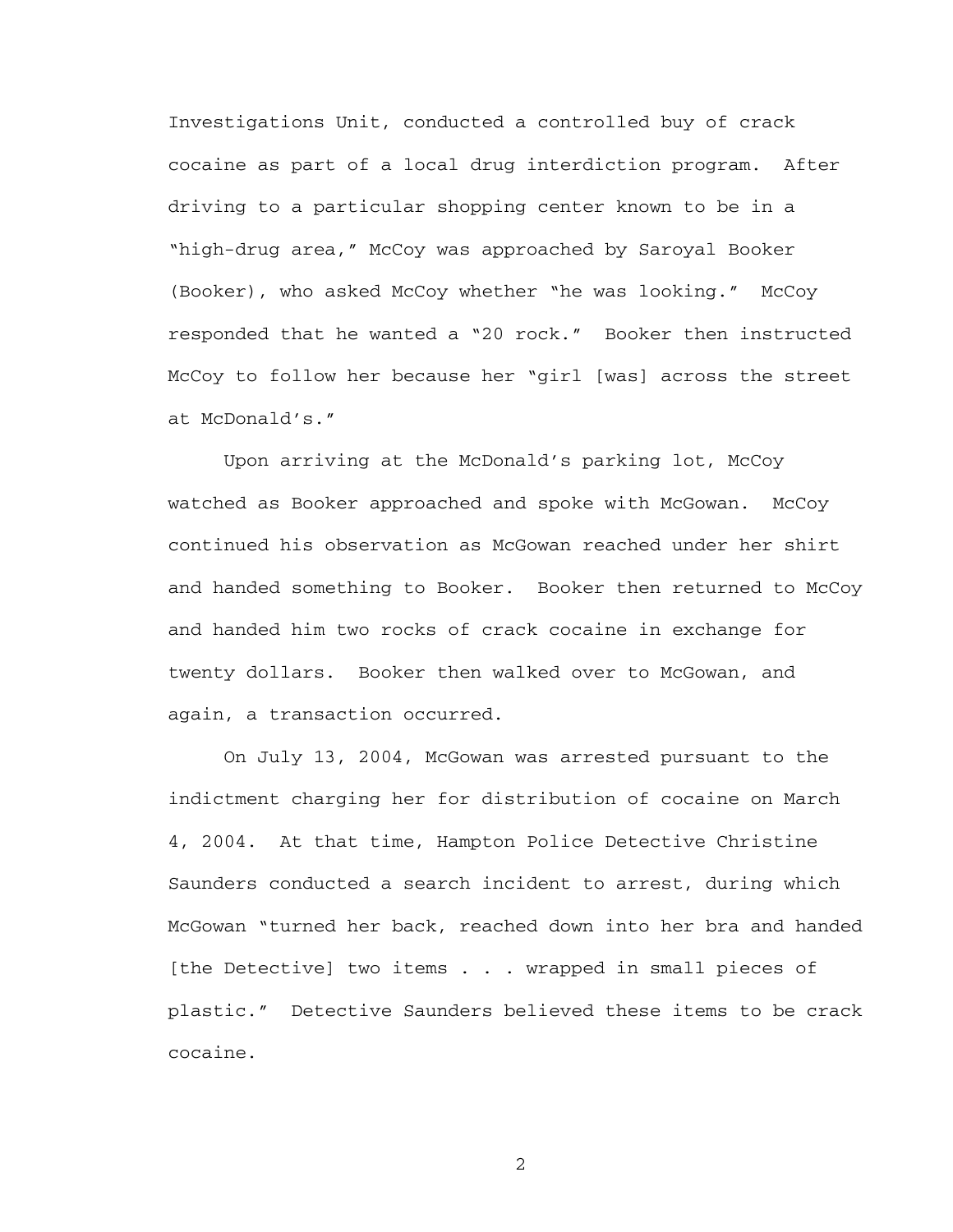Prior to trial, the Commonwealth moved the trial court in limine to allow it to introduce evidence of the suspected crack cocaine found in McGowan's possession on the day of her arrest. The court denied the motion with respect to the introduction of the evidence in the Commonwealth's case-inchief. However, the court expressly reserved ruling as to whether the Commonwealth could introduce that evidence in rebuttal.

McGowan chose to take the stand during the ensuing jury trial, denying any knowledge of, and participation in, the March 4, 2004 drug sale. McGowan maintained that she had removed money from her bra and given it to Booker, her friend, to buy a meal at the McDonald's restaurant. During crossexamination, McGowan testified that she "wouldn't know crack cocaine if [she] saw it." In an attempt to impeach McGowan's statement, the Commonwealth then asked "[s]o when you were arrested on July 13, 2004, did you have any crack cocaine on your person?" Over defense counsel's objection, the trial court allowed similar questioning to proceed, to which McGowan denied possessing crack cocaine on July 13, 2004. The court reasoned that, because McGowan had not objected to initial questions concerning her lack of knowledge of crack cocaine, she had thus "opened the door" to the evidence of her later possession of the drug on July 13, 2004. The Commonwealth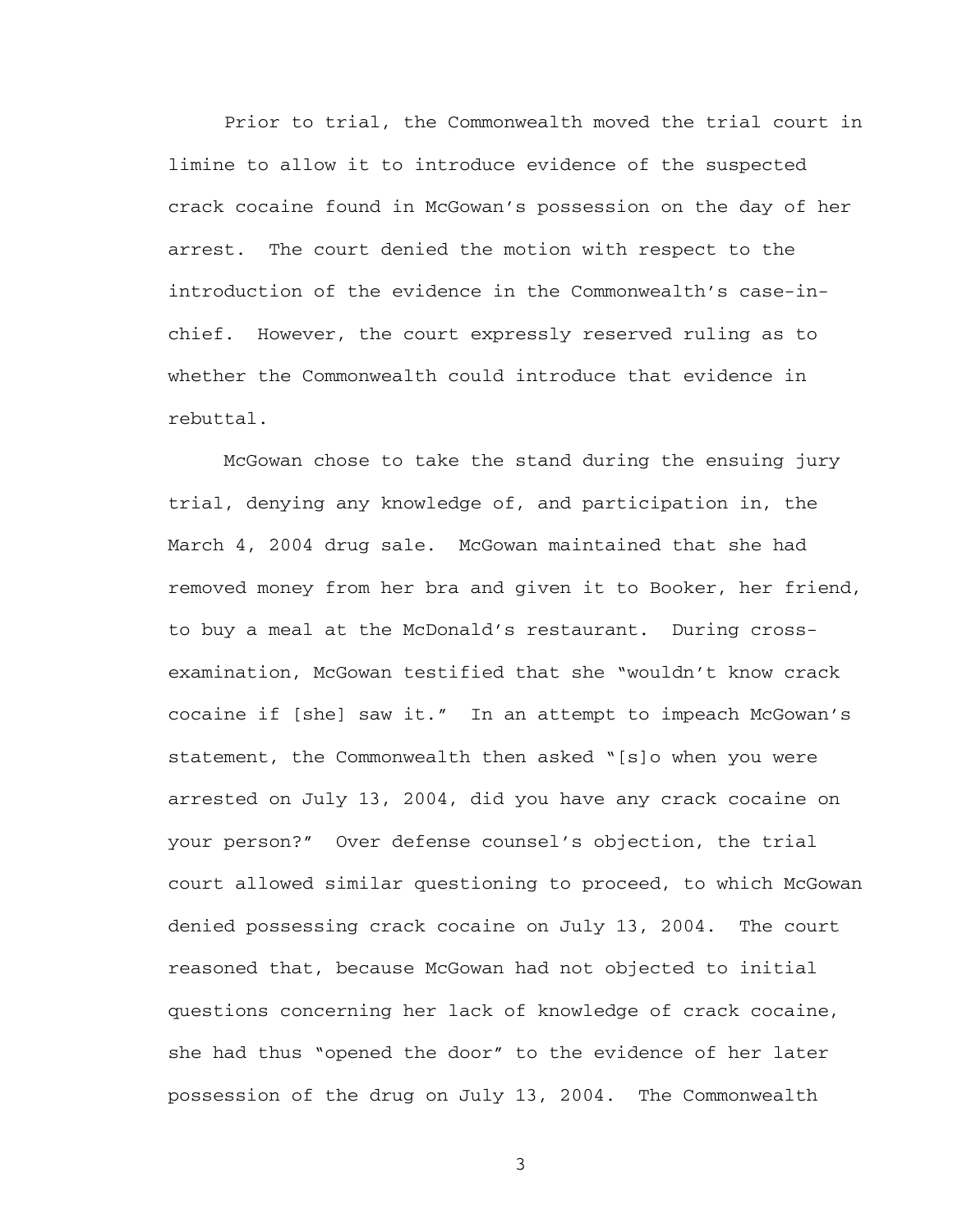then elicited the testimony of Detective Saunders regarding the arrest and search of McGowan on July 13, 2004, for the purpose of rebutting McGowan's testimony.

At the conclusion of the introduction of the evidence, the trial court gave a limiting instruction directing the jury to consider the July 13, 2004 incident "only as evidence of the defendant's intent, opportunity or as evidence of the absence of mistake or accident on the part of the defendant in connection with the offense for which she is on trial." When the proceedings in the trial court were concluded, McGowan pursued an appeal of her conviction in the Court of Appeals.

The Court of Appeals affirmed McGowan's conviction in a divided en banc decision, holding that "[t]he trial court properly admitted the evidence of McGowan's subsequent possession of cocaine in order to prove her knowledge of cocaine, as well as to impeach her credibility." McGowan v. Commonwealth, 48 Va. App. 333, 344, 630 S.E.2d 758, 764 (2006). This appeal followed.

## DISCUSSION

The thrust of the Commonwealth's position is that McGowan "opened the door" to evidence of other crimes when she testified during cross-examination that she had no knowledge of cocaine. See Satcher v. Commonwealth, 244 Va. 220, 251-52, 421 S.E.2d 821, 840 (1992) (denial of complicity in crime by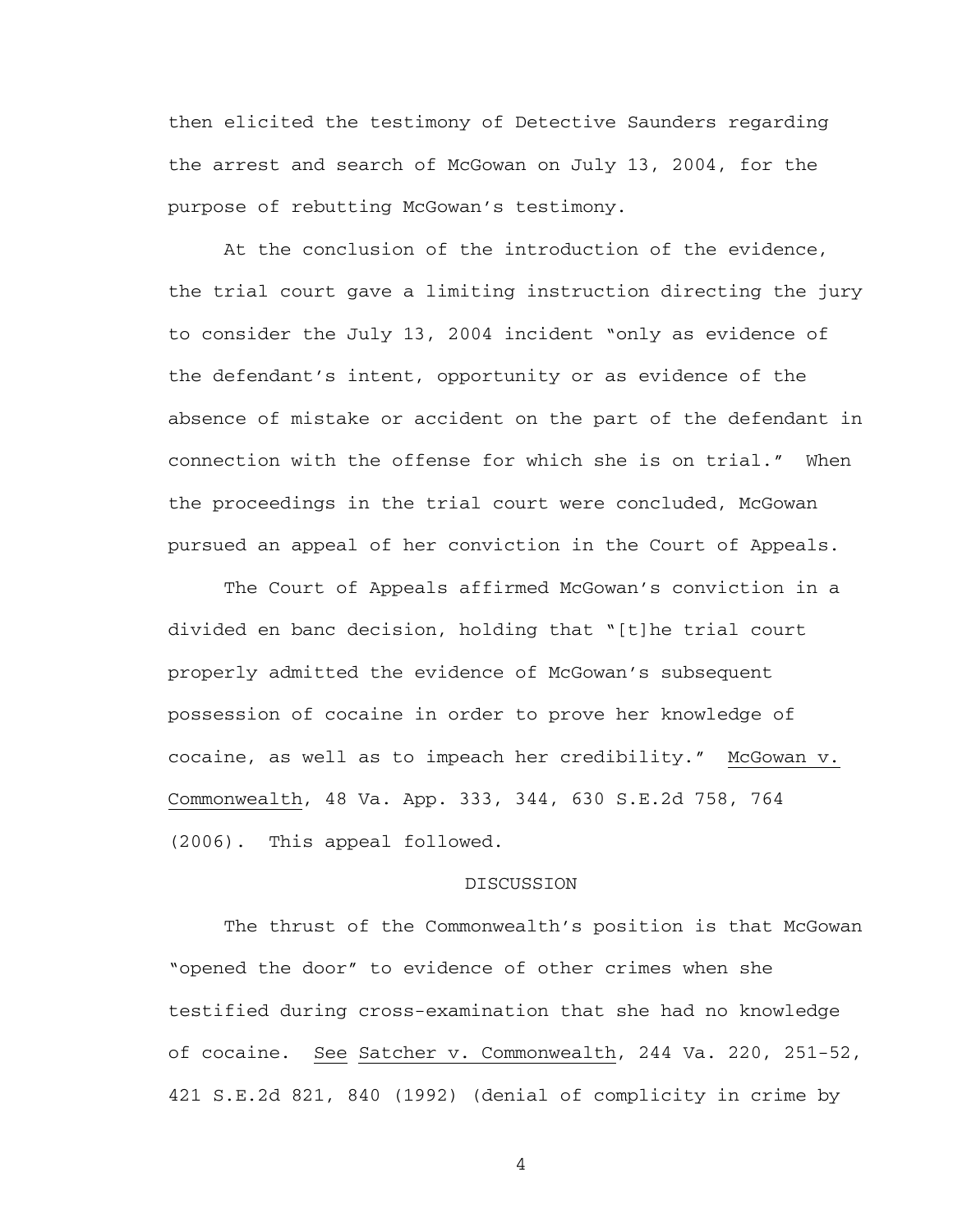witness opens the door for questions on cross-examination relevant to issue of guilt or innocence). The Commonwealth does not contend that the evidence of McGowan's possession of crack cocaine when she was arrested on July 13, 2004 was admissible in its case-in-chief to prove that McGowan had the requisite knowledge of cocaine on March 4, 2004 as charged in the indictment.

Indeed, in accord with this Court's well-established precedent addressing the inadmissibility of evidence of other crimes to prove the crime presently charged, there is no challenge to the trial court's denial of the Commonwealth's motion in limine with regard to that issue. See generally, Kirkpatrick v. Commonwealth, 211 Va. 269, 176 S.E.2d 802 (1970). Likewise, there is no dispute that in order to convict McGowan of the charged offense, the Commonwealth had the burden of proving that McGowan had knowledge of the nature and character of the substance involved in the alleged distribution on March 4, 2004. See Burton v. Commonwealth, 215 Va. 711, 713, 213 S.E.2d 757, 759 (1975) (Commonwealth must prove that defendant possessed drug with knowledge of its nature and character). Thus, the sole focus of our analysis here is whether, under the particular circumstances of this case, the Commonwealth was properly permitted to introduce evidence of another crime during its cross-examination of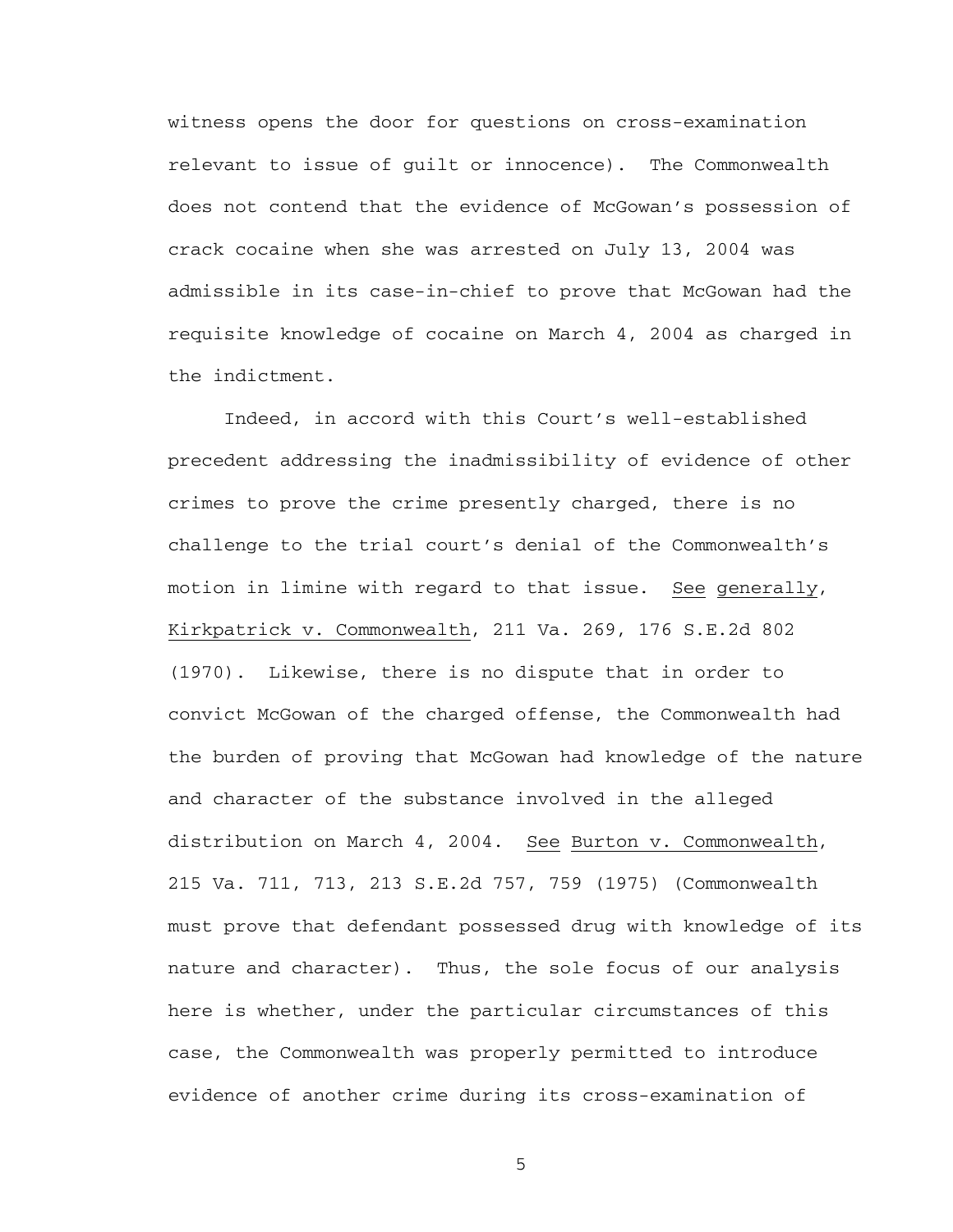McGowan and during rebuttal testimony in order to establish an essential element of the crime charged.

In Guill v. Commonwealth, 255 Va. 134, 495 S.E.2d 489 (1998), we held that:

Evidence that shows or tends to show a defendant has committed a prior crime generally is inadmissible to prove the crime charged. Such evidence implicating an accused in other crimes unrelated to the charged offense is inadmissible because it may confuse the issues being tried and cause undue prejudice to the defendant.

Id. at 138, 495 S.E.2d at 491 (internal citations omitted). There are several exceptions to this rule. "Evidence of 'other crimes' is relevant and admissible if it tends to prove any element of the offense charged. Thus, evidence of other crimes is allowed when it tends to prove motive, intent, or knowledge of the defendant." Id. (citing Kirkpatrick, 211 Va. at 272, 176 S.E.2d at 805) (emphasis omitted).

However, in order for evidence of the defendant's other crimes to be admissible under the "knowledge of the defendant" exception, its tendency to produce prejudice must not outweigh its probative value. See Coe v. Commonwealth, 231 Va. 83, 87, 340 S.E.2d 820, 823 (1986). We have held in this regard that "[e]vidence of collateral facts or those incapable of affording any reasonable presumption or inference on matters in issue, because [they are] too remote or irrelevant, cannot be accepted in evidence." Bunting v. Commonwealth, 208 Va.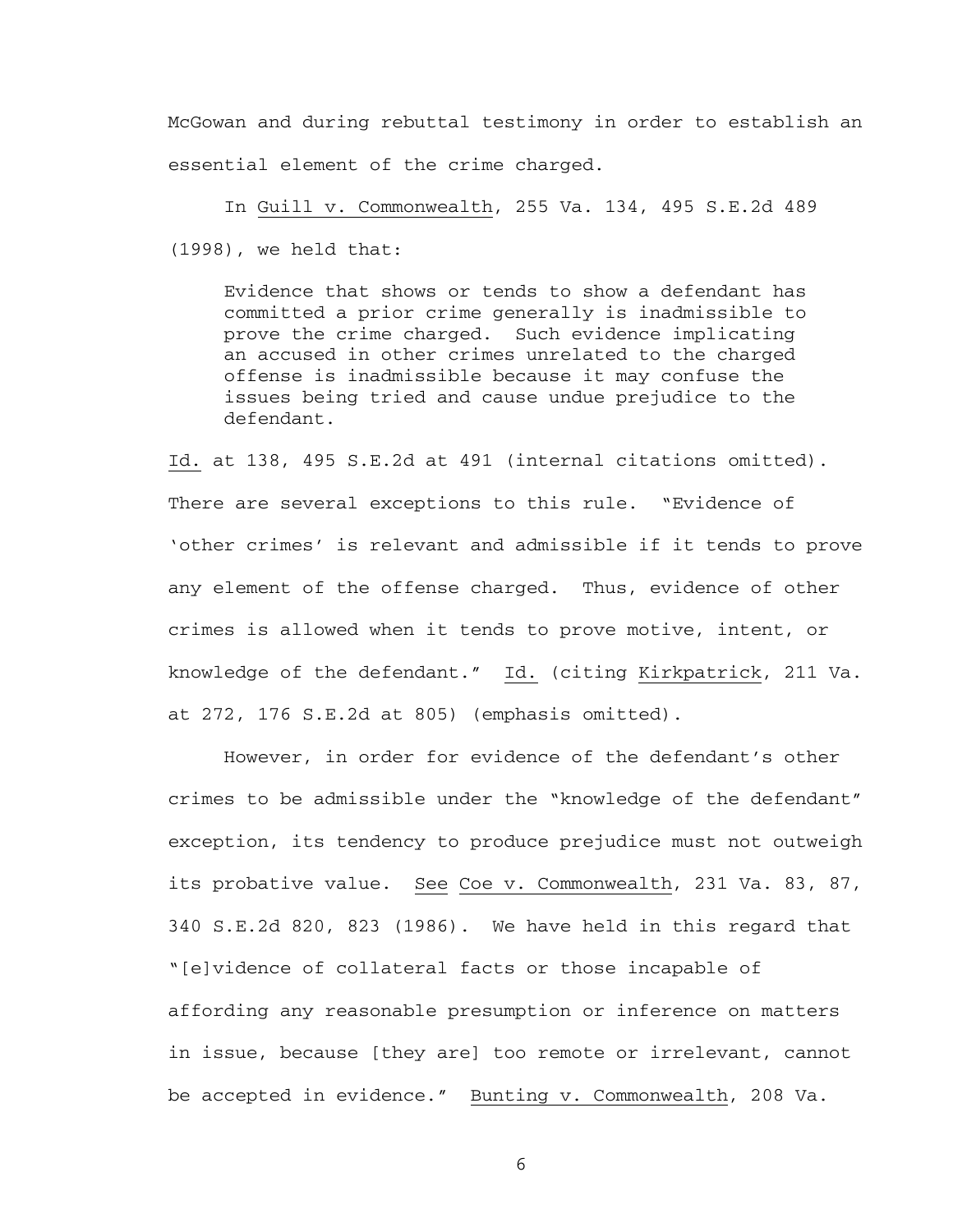309, 314, 157 S.E.2d 204, 208 (1967). Accordingly, " '[t]he test as to whether a matter is material or collateral, in the matter of impeachment of a witness, is whether . . . the cross-examining party would be entitled to prove it in support of his case.' " Stottlemyer v. Ghramm, 268 Va. 7, 12, 597 S.E.2d 191, 193 (2004) (quoting Allen v. Commonwealth, 122 Va. 834, 842, 94 S.E. 783, 786 (1918)). Therefore, when " 'the circumstances [of the other event] have no intimate connection with the main fact; if they constitute no link in the chain of evidence . . . they ought to be excluded.' " Guill, 255 Va. at 139, 495 S.E.2d at 492 (quoting Walker v. Commonwealth, 28 Va. (1 Leigh) 574, 577 (1829)). Evidence that relates to a separate offense for which the defendant is not currently standing trial, and which cannot be used for any purpose other than for impeachment of the defendant, is certainly collateral to the main issue. Cf. Seilheimer v. Melville, 224 Va. 323, 327, 295 S.E.2d 896, 898 (1982).

Notwithstanding these principles, it is well settled that, "[e]very criminal defendant is privileged to testify in his own defense, or to refuse to do so. But that privilege cannot be construed to include the right to commit perjury." Harris v. New York, 401 U.S. 222, 225 (1971). Clearly, a criminal defendant such as McGowan cannot expect to make a misleading statement to the jury without also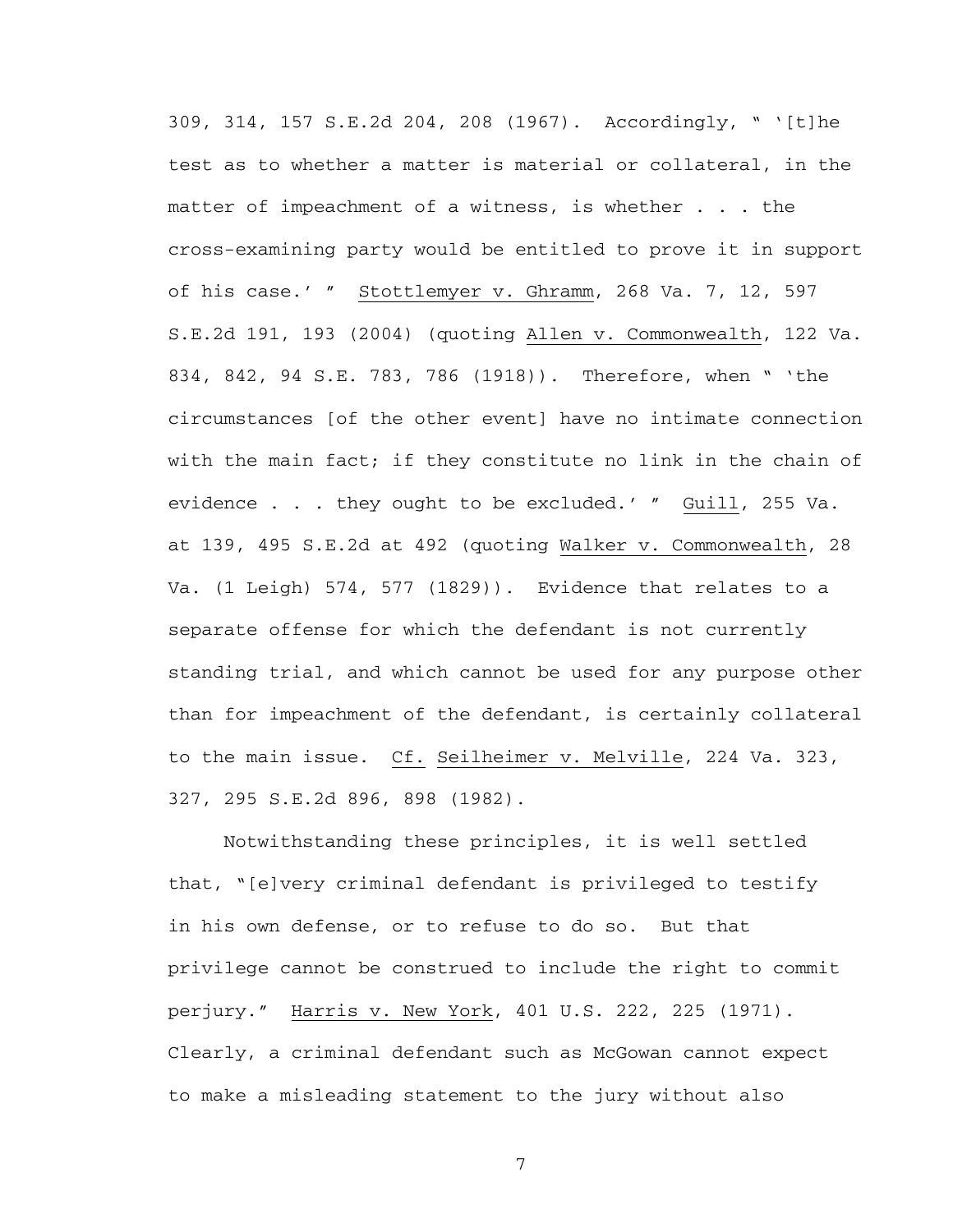"open[ing] the door to cross-examination for the purpose of attacking [her] credibility." Santmier v. Commonwealth, 217 Va. 318, 319-20, 228 S.E.2d 681, 682 (1976). Under our jurisprudence however, the cross-examiner is bound by the answer given, and cannot introduce any extrinsic evidence to otherwise contradict the witness. Allen, 122 Va. at 841, 94 S.E. at 785. Thus, "the answer of the witness will be conclusive; [she] cannot be asked as to any collateral independent fact merely with a view to contradict [her] afterwards by calling another witness." Id. at 842, 94 S.E. at 786.

Applying these principles to the facts in this case, we are of opinion that the trial court erred in permitting the Commonwealth to introduce evidence of McGowan's alleged possession of crack cocaine on July 13, 2004, during the trial for the March 4, 2004 distribution of cocaine. Assuming, as we must from the record, that the substance recovered during the search of McGowan on July 13, 2004 was in fact crack cocaine, evidence of McGowan's possession of that substance was evidence of another crime. The July 13, 2004 crime was committed subsequent to the crime charged, and had little, if any, tendency to prove that McGowan had knowledge of cocaine on March 4, 2004. This evidence was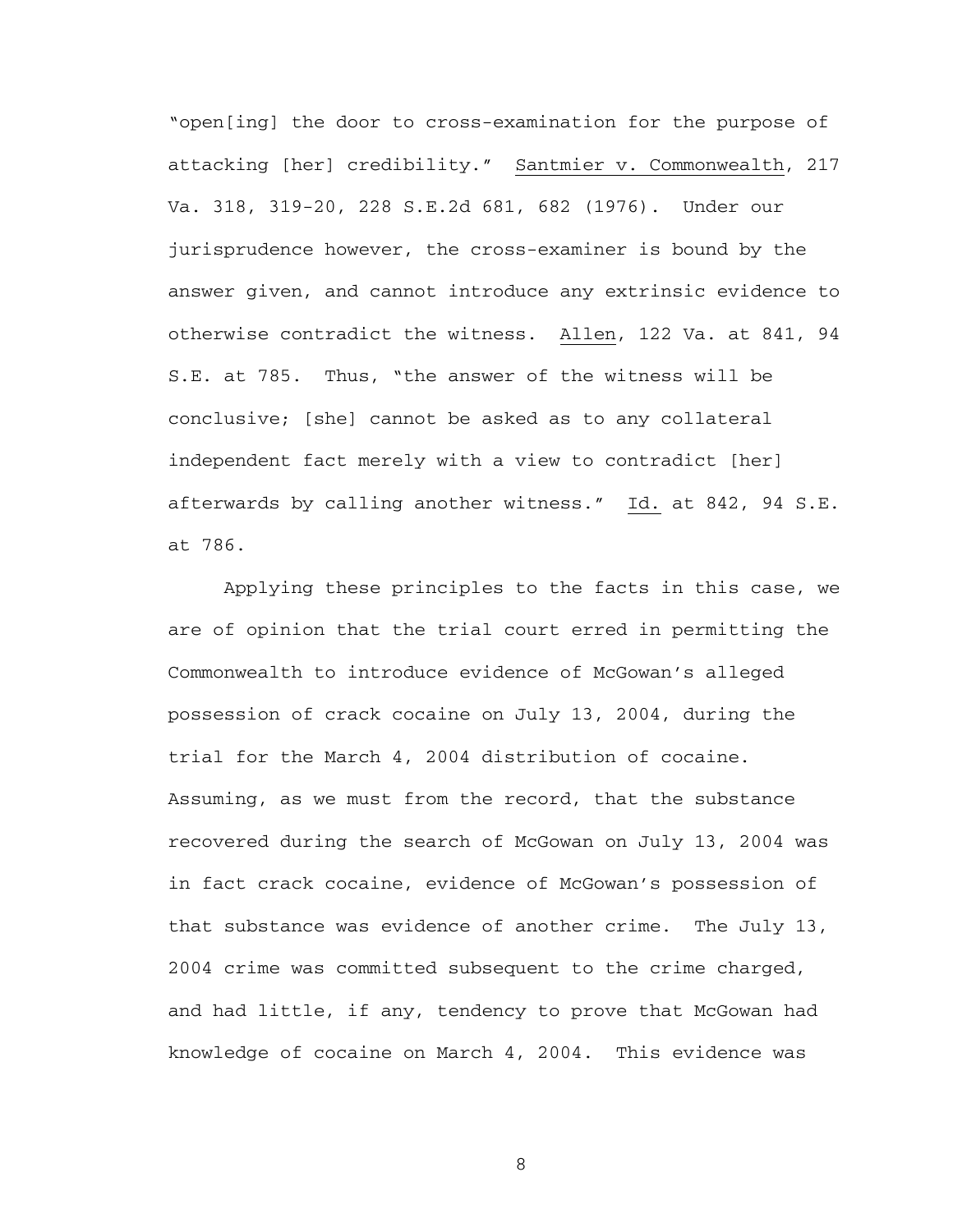therefore unduly prejudicial and inadmissible in the Commonwealth's case-in-chief.

Moreover, while the Commonwealth had the right to cross-examine McGowan with regard to her knowledge of crack cocaine after she chose to testify on her own behalf, the Commonwealth was not permitted through the testimony of Detective Saunders to offer clearly prejudicial evidence of another crime to rebut McGowan's testimony. The Commonwealth cannot be allowed to essentially smuggle into evidence during its cross-examination of a defendant proof of another crime not admissible in its case-in-chief, which is not only highly inflammatory and misleading to a jury, but lacking in serious probative value as well. To hold otherwise would, as the dissent in the Court of Appeals aptly noted, allow the exception to swallow the rule prohibiting evidence of other crimes in drug-related cases. McGowan, 48 Va. App. at 347, 630 S.E.2d at 765 (Frank, J., dissenting).

## CONCLUSION

For these reasons, we conclude that the Court of Appeals erred in holding that the trial court properly admitted the evidence of McGowan's subsequent possession of cocaine in order to prove her knowledge of cocaine on March 4, 2004, as well as to impeach her credibility. Accordingly, we will